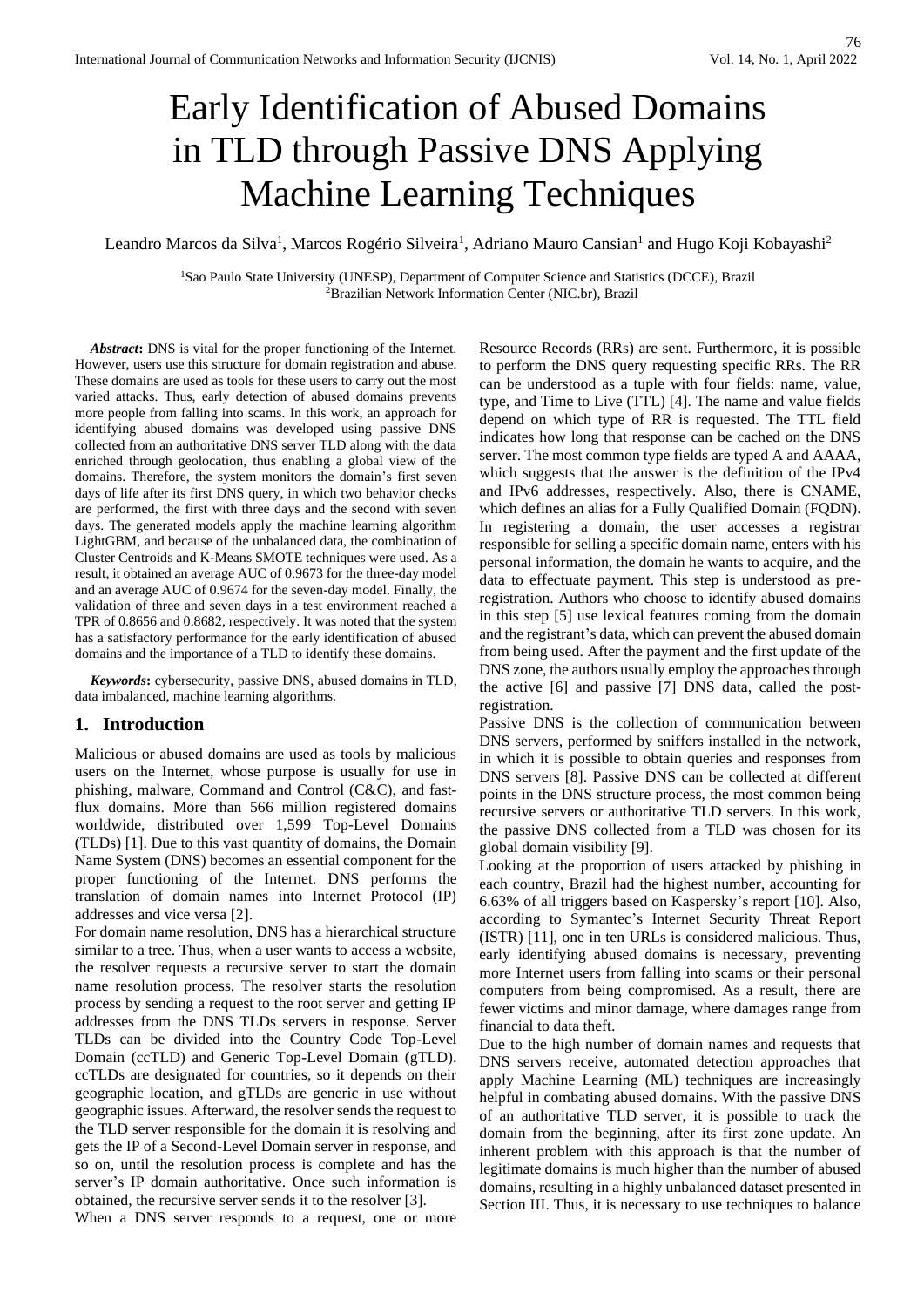the data so that the developed model does not have a data bias. Regarding data balancing techniques, they are divided into three families: undersampling, which works by removing data from the majority class; oversampling, which generates replicas or synthetic data from the minority class; and hybrids, in which the two previous families are combined [12]. There are several undersampling techniques, including Random Undersampling (RUS), which equalizes data by randomly removing data from the majority class; and Cluster Centroids (CC), which uses K-Means to locate the centroids of clusters, containing the majority class data, in addition to excluding data that is far from the centroid [13]. About the oversampling techniques, the most applied are Random Oversampling (ROS), which equalizes through the random replication of data from the minority class; and the Synthetic Minority Oversampling Technique (SMOTE), which uses the K-Nearest Neighbors (KNN) to generate the synthetic data between neighbors [14]. There are also techniques derived from SMOTE, such as Borderline-SMOTE [15], SVM-SMOTE [16], and K-Means SMOTE [17].

This work presents an approach to early identification of abused domains, in which the domain is monitored in the first three and seven days of life after the first DNS request, thus ensuring that a registered and unused domain is monitored for this period after the actual start of its use. The passive DNS used to detect these abused domains is provided by an authoritative TLD server, collected during 12 months. There is an enrichment of the data in the collected passive DNS through the ENTRADA [18]. The presented approach uses ML algorithms prepared to support the massive amount of data. As contributions to this work, there are:

- Early and automated identification of domains that are malicious behavior based on their DNS traffic in the TLD;
- Monitoring the domain's first seven days of life after its first DNS query;
- An approach that makes two checks on the behavior of the domain, one with three days and the other with seven days;
- Application of data balancing techniques and ML algorithms are easily scalable and ready to handle large amounts of data. Bayesian optimization is used to obtain the best hyperparameters for the Extreme Gradient Boosting (XGBoost) and Light Gradient Boosting (LightGBM) algorithms.

The present work is divided into five sections, wherein Section 1, the introduction of the work is presented; in Section 2, the related works are discussed; in Section 3, the methods of the system are presented, from the collection of passive DNS to the preparation and testing of models in production; in Section 4 the results obtained with the development of the models are presented, as well as a discussion; and, finally, in Section 5 the conclusions and future works.

# **2. Related Works**

Several approaches work in the post-registration stage to detect malicious domains using passive DNS as the data source. The distinction is due to the ML techniques, the features employed, and the collected servers, which can be recursive or authoritative. Thus, in the sequence, works related to the system defined in this work will be presented.

The first dynamic reputation system presented was Notos [19] in 2010. The authors assume that a legitimate domain would receive a higher score while malicious domains receive a low score. The Decision Tree (DT) algorithm trained on a dataset was used in the system, and after the training stage, Notos is executed online.

Introduced in 2011, Exposure [20] uses passive DNS collected from a recursive server to extract its features based on time, DNS response, TTL, and others based on the domain name. The classifier model applies the DT algorithm to detect domains related to spam, malware, fast-flux domains, and Domain Generation Algorithms (DGAs).

Unlike the works presented above, Kopis [9] uses passive DNS collected from the ".ca" TLD and authoritative servers, which provides it with global visibility. Kopis is designed to detect malware-related malicious domains, in which the collected passive DNS is separated into epochs, with each collected day being considered an epoch. The features used by the classifier model are computed daily, and the chosen algorithm was Random Forest (RF).

Opting for a neural approach, Lison *et al*. [21] use two neural networks, the first being a recurrent neural network that receives the domain name, thus calculating the probability that the domain was generated by malware. This result, together with the other extracted features, is the input to a feedforward neural network, in which the domain can be classified as legitimate, malicious, or sinkhole. The authors used passive DNS for feature extraction.

Using the XGBoost algorithm, Bao *et al*. [22] present an approach to detect malicious domains related to DGAs and the detection of domains linked to pornography based on the word vector. The authors collected 3-day passive DNS from the Chinese environment and cited the data imbalance problem, with the ratio being 1:20, and applying the downsampling technique, reducing the data imbalance to 1:5.

Wang *et al*. [23] present a method for dataset resampling, in which the K-Means SMOTE oversampling technique is used to balance the data. In the approach used, the authors combine passive and active DNS data to detect malicious domains using the Categorical Boosting (CatBoost) algorithm because there is an appropriate number of categorical features.

Finally, in Silveira *et al*. [7], the XGBoost algorithm was used to detect malicious domains. The authors use the passive DNS as their only data source, where all extracted features come from the passive DNS. To solve the problem of unbalanced data, they chose to use the RUS technique. For selecting the best hyperparameters in XGBoost, Bayesian optimization with 21 initial points and 300 iterations was applied.

Given the above, several authors use passive DNS to detect abused domains, which differentiates the works in relation to passive DNS is the source from which it is collected, where it is highlighted that only Kopis [9], which makes use of passive DNS collected from an authoritative TLD server, which resembles the data source used in this work. It is possible to observe that in only three works, the unbalance of the training dataset is treated, in which one has used a downsampling technique [22], in Wang *et al*. the K-Means SMOTE [23] was used, and in Silveira *et al*. [7] used the RUS technique. In this work, a combination of undersampling and oversampling techniques is used and compared. Finally, it is possible to observe from related works, except for Lison *et al*. [21], that the authors choose to work with algorithms based on DT, and only three use algorithms with the boosting method, being XGBoost [22,7] and CatBoost [23], and only Silveira *et al*. [22] used Bayesian optimization to improve the algorithm's performance. In this work, an algorithm based on trees and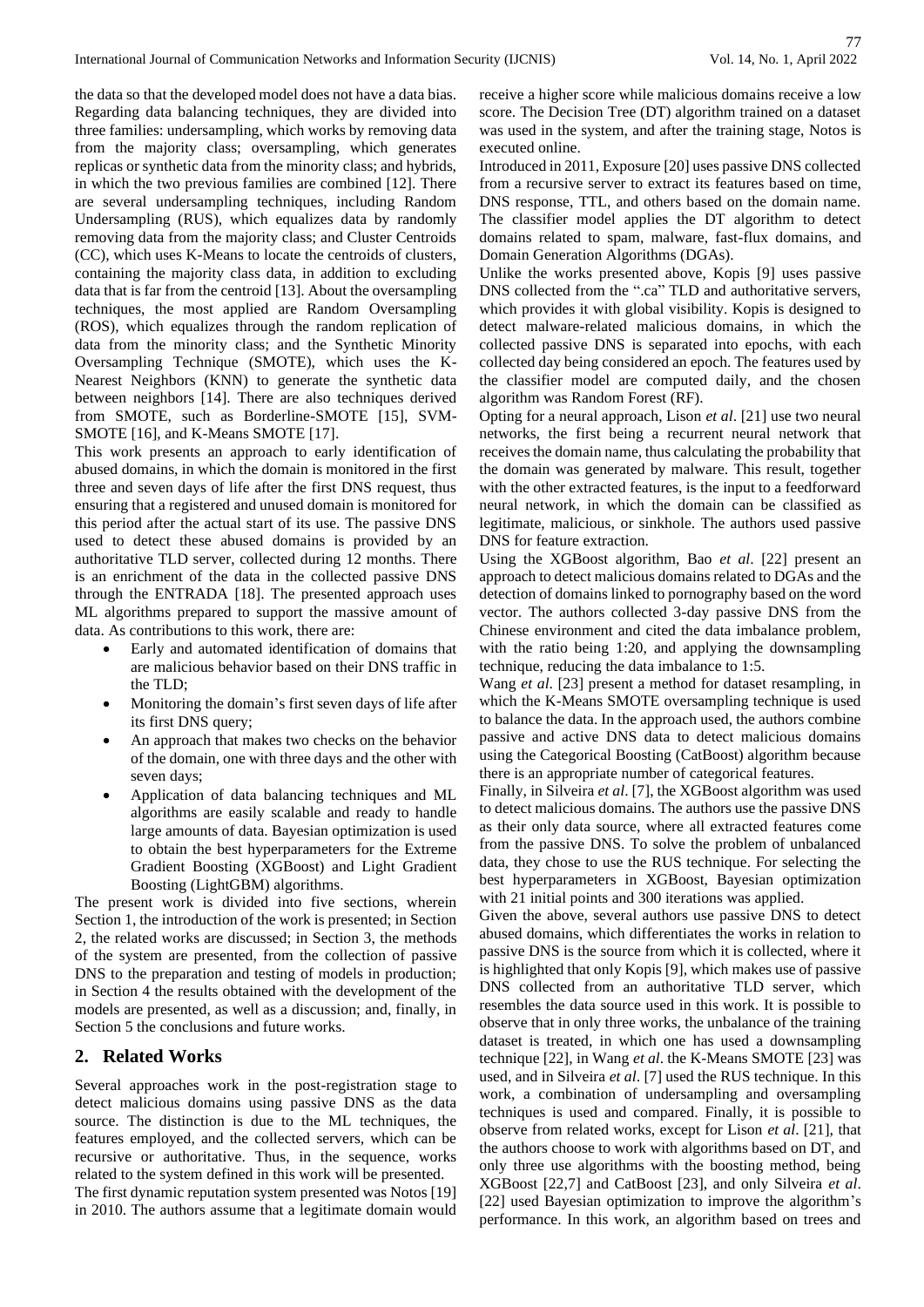with boosting is used, different from the ones applied so far, LightGBM, with similar performance to XGBoost, but with a much shorter training time. Finally, Bayesian optimization is also used to select the model's hyperparameters and improve the results.

# **3. Methods**

In this section, the methodology of the developed system will be presented. Its role is to detect newly registered abused domains through monitoring in the first week of use. To achieve this goal, it is necessary to apply ML techniques to build the models and use the passive DNS dataset. The system is divided into two parts: preparation of models, being responsible for generating the two models that monitor the newly registered domains in the first three and seven days after the first query; and models in production, which is in charge of putting previously built models into operation.

Based on the explanations above, a diagram was created with the system overview presented in Figure 1, and in which each subsection, the diagram is explained in detail.

# **3.1 Passive DNS**

As seen in Figure 1, the passive DNS dataset is used, which is formed from the collection of DNS traffic from an authoritative TLD server through passive DNS. The system responsible for the collection uses ENTRADA [18] instances, which clean, enrich and compress the data and insert it into a Hadoop Cluster. ENTRADA is a tool that allows the analysis of large amounts of DNS data in seconds to very few minutes. Initially, the dataset contains all the ENTRADA columns exclusive to passive DNS, except for the country codes and Autonomous System Number (ASN), generated from data enrichment with the help of the GeoIP database of Maxmind. Therefore, the generated dataset comprises 12 months of DNS traffic collection, starting in early March 2020.

# **3.2 Data Filtering and Selection**

After generating the passive DNS dataset, the data were filtered based on a list of registered domains provided by the team responsible for registering domains in the TLD collected. The list contains all domains registered from the beginning of March to the end of December 2020, thus offering 1,348,938 domains. After filtering the previously generated dataset, 1,304,893 queries from newly registered domains resulted. It is interesting to note that the collection period is two months longer than the list because domains tend to be registered and take until the first query. After filtering the data, the selection of data from X days is made, where the value X corresponds to the period of three or seven initial days of the domain's life. It is noteworthy that each X is equivalent to a model to monitor the domains, and as the X can be three or seven, the system is composed of two models.

### **3.3 Feature Extraction**

In the extraction of features, the queries of the newly registered domains are added, and the features are extracted, with the features being equivalent to periods of X days. Due to the purpose of this work being to identify abused newly registered domains in a TLD and use the ENTRADA, there is the presence of exclusive features marked with an asterisk (\*) beside. However, most of the features were chosen based on previous works that address the use of passive DNS to detect malicious domains [21,24,25]. Table 1 shows all the features used in the proposed system in this work.

Table 1 shows the extraction of 20 features exclusively from the passive DNS and the features provided by the columns enriched in ENTRADA. It also highlights the use of only numeric features, where the lexical features were used only to help in data labeling, such as the domain name, and not considered for training. As a result of the aggregation of queries, 89,988 domains were obtained referring to data from three and seven days.



**Figure 1.** System overview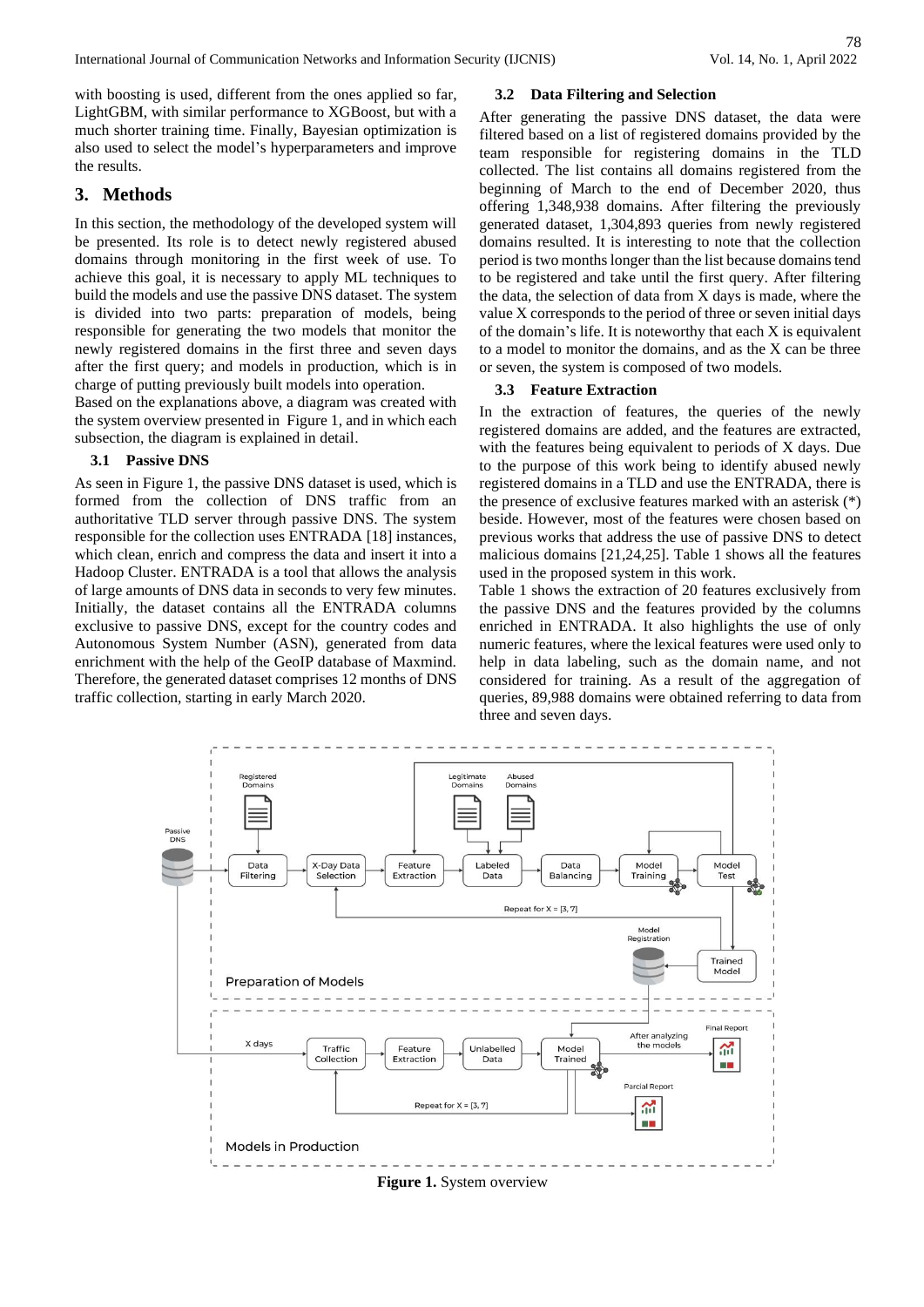| <b>Feature</b>         | <b>Definition</b>                                                                             |  |  |
|------------------------|-----------------------------------------------------------------------------------------------|--|--|
| nb_days_until_collect* | No. of days from domain registration to first<br>query.                                       |  |  |
| nb days*               | No. of days collected.                                                                        |  |  |
| nb domain queries      | No. of queries for the domain.                                                                |  |  |
| nb_qnames              | Count of distinct Query Names (QNAMEs).                                                       |  |  |
| min ttl                | Minimum TTL.                                                                                  |  |  |
| ttl_changes            | TTL changes count.                                                                            |  |  |
| avg_prot*              | Average of the protocol column $-$ TCP (6) or<br>UDP (17).                                    |  |  |
| nb_ips                 | Count of distinct IP addresses.                                                               |  |  |
| frequent_aa            | Most frequent Authoritative Answer (AA).                                                      |  |  |
| frequent cd*           | Most frequent Checking Disabled (CD) -<br>Domain Name System Security Extensions<br>(DNSSEC). |  |  |
| avg_ancount            | Average of the Answer Count (ANCOUNT)<br>column.                                              |  |  |
| avg_arcount            | Average of the Additional Information Count<br>(ARCOUNT) column.                              |  |  |
| avg_nscount            | Average of the Authority Count (NSCOUNT)<br>column.                                           |  |  |
| frequent_rcode         | Most frequent Response Code (RCODE).                                                          |  |  |
| avg_qtype              | Average of the Query Type (QTYPE)<br>column.                                                  |  |  |
| nb countries           | Count of different countries.                                                                 |  |  |
| frequent_country       | Most frequent country.                                                                        |  |  |
| nb asns                | Count of distinct ASNs.                                                                       |  |  |
| avg labels*            | Average of the QNAME labels column.                                                           |  |  |
| avg res len            | Average length of the DNS response message.                                                   |  |  |

Table 1. Features extracted from passive DNS and their definitions

## **3.4 Labeled Data**

The blocklist used in data labeling was also made available by the TLD team. Then it was necessary to filter only abused domains in the period of the registered domains list, which contained 4,815 domains identified as abused. Therefore, all abused domains were labeled as 1 (one), and the rest were labeled as 0 (zero), consisting of the legitimate domains. The system only works with newly registered domains, there is no proper list of recently registered legitimate domains, so the previous approach was applied. From the data labeling, the proportions of the domain classes generated corresponding to the periods of three and seven days were identical, 88,926 legitimate and 1,062 abused.

## **3.5 Data Balancing**

As noted in the data labeling, there is more data from legitimate than abused domains, where abused domains only account for 1.18% of the dataset. Thus, it is needed to balance the data by applying the combination of undersampling and oversampling techniques. The data from the legitimate domains are equivalent to the majority class, and in contrast, the data from the abused domains are from the minority class. Therefore, two undersampling techniques, RUS and CC, and five oversampling techniques, ROS, SMOTE, Borderline-SMOTE, SVM-SMOTE, and K-Means SMOTE, are compared in this work. The undersampling and oversampling techniques with the best results in Area Under the ROC Curve (AUC) are combined.

Based on data balancing techniques, it is expected to reduce the majority class data to twice the minority class, which results in 2,124 legitimate domains, and then the minority class is doubled to match the majority class. The end of applying the techniques results in 2,124 legitimate domains and 2,124 abused domains. It is important to emphasize that the number of abused domains only doubles due to the overfitting risk as more synthetic data are created, which is

when the model is suitable only for training data. Care with the data balancing rate and model validation are essential at this stage.

#### **3.6 Model Training and Test**

When the data is balanced, there is the training step of each model with tree-based ML algorithms, being DT, RF, Gradient Boosting Machine (GBM), XGBoost, and LightGBM, where the algorithm that results in the best AUC in training and test is applied on the system. As tree-based algorithms are used, there is no need to normalize the data, as these algorithms do not suffer from denormalized data [26]. Hyperparameters in ML algorithms are variables determined before the training process, which controls the entire learning stage. Thus, the hyperparameters used were the standards of the scikit-learn library in DT, RF, and GBM, and in XGBoost and LightGBM, there are their libraries. Hyperparameters tuning is required to obtain maximum performance from the XGBoost and LightGBM algorithms and prevent overfitting. One way of fitting is Bayesian optimization, which selects the best hyperparameters by locating the global minimum of the function in the smallest number of possible iterations [7]. When performing Bayesian optimization, it is necessary to inform the number of initial points and iterations, where 50 initial points and 500 iterations were defined.

Regarding the optimized hyperparameters, in XGBoost they are eta, num. estimators, max. depth, subsample, gamma e reg. lambda was optimized. In LightGBM, the hyperparameters were lambda L1 e L2; num. leaves; feature fraction; min. child samples, bagging freq. e bagging fraction. A little about the algorithms based on the boosting method, XGBoost has high scalability in all scenarios, making it possible to run from a simple desktop to distributed machines [27]. The LightGBM was created to accelerate the learning process further, relying on optimizations during the construction of trees [28].

In training and testing the models, the stratified K-fold crossvalidation technique with  $K = 5$  is used, in which the objective is to identify overfitting and underfitting in the models. The essential idea of the technique is that each dataset sample is tested. At each iteration, the dataset is divided into *K* folds, with the training being performed in  $K - 1$  folds and the test in the part not used in training. In stratified cross-validation, the proportion present in the dataset is maintained in each division of the folds, that is, the balance of the data is conserved in each of the generated folds [29]. Regarding the choice of the value of  $K$ , it was defined due to the size of the dataset and is an interesting value for analyzing the models without a high computational cost [30].

Assessment metrics collected during model training and testing are accuracy, precision, recall, F1-score, AUC, and training time. However, the ones considered in comparing the algorithms are AUC and training time. The AUC is the calculation of the area under the Receiver Operating Characteristic (ROC) curve, being a useful metric to evaluate models and increasingly used in ML communities [31], besides there is an equal concern between the classes, that is, the data must be balanced. Training time is applied to evaluate the algorithms in terms of speed. XGBoost and LightGBM are expected to have the shortest time, especially because of parallel computing.

## **3.7 Models in Operation**

After constructing the three and seven-day models, the DNS traffic collection for a specific domain starts for a period of X days, where the value of X depends on the model in use.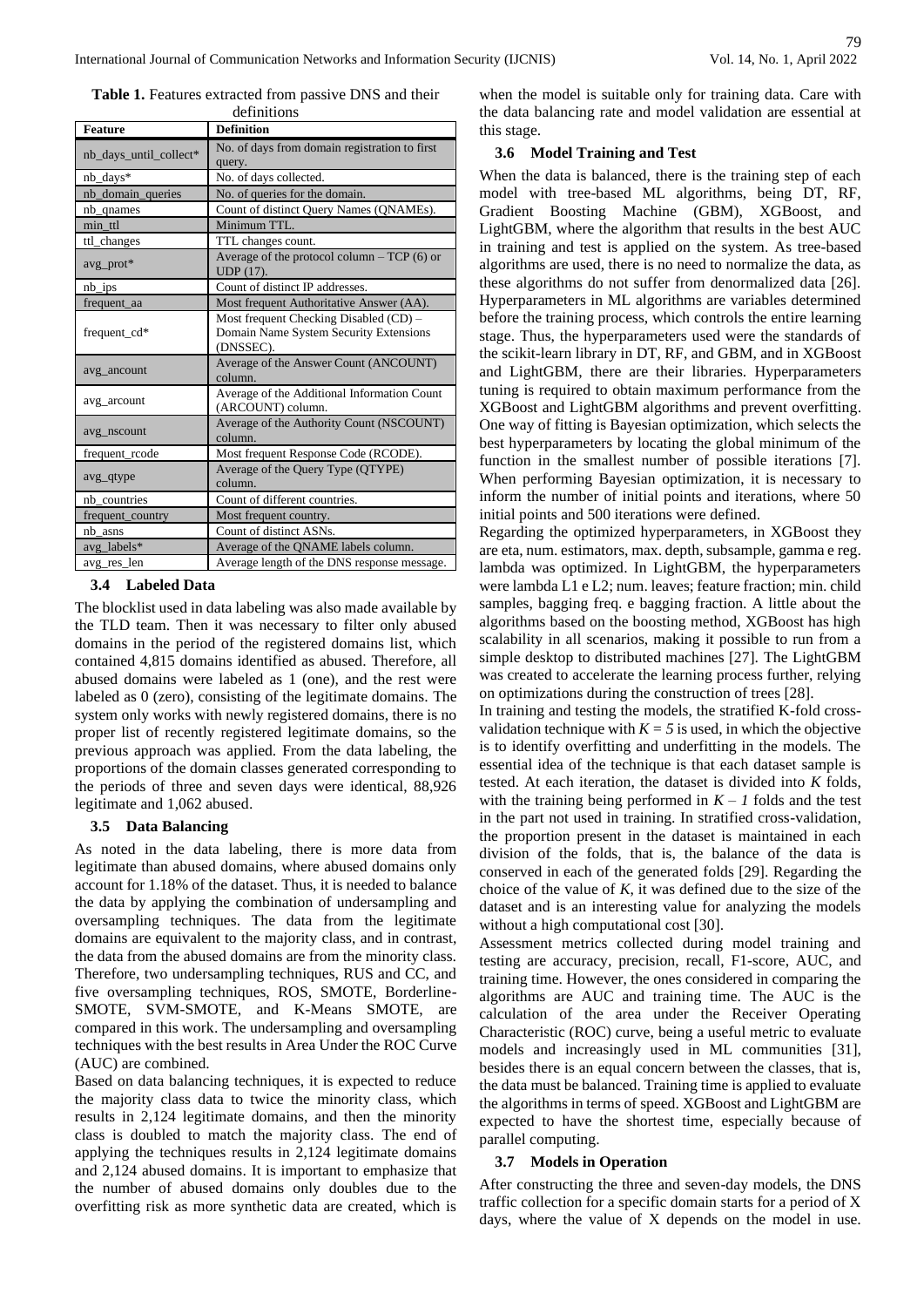Afterward, the features are extracted, and the data is not labeled, and then the domain is classified in one of the models, and a partial classification report is generated. This process in question is repeated until the domain is classified in both models. In the end, there is the final classification report of this domain, where it is shown which class the domain belongs to and the percentage of being legitimate or abused. With this, the system serves as an aid in the early identification of abused domains, especially domains that bypass manual detection methods in TLDs.

# **4. Results and Discussion**

In this section, the results obtained in this work and the discussion will be compared to other works dealing with the same theme. Thus, the results of comparison of undersampling and oversampling techniques, algorithm performance, importance of each feature, and validation of the model in a test environment. A machine with the following technical specifications was used to obtain the results: Intel Xeon E52650 processor with 2.30GHz (10 cores and 20 threads); 32GB DDR4 RAM; 300GB storage (SSD); and Ubuntu Server 18.04 LTS operating system.

#### **4.1 Comparison of Resampling Techniques**

From the combination of undersampling and oversampling techniques in the three-day data and training with LightGBM with Bayesian optimization, Table 2 was built to compare techniques in relation to the AUC metric. In the comparison of undersampling techniques, it is noted that CC was the best, particularly because of its functioning, being able to obtain data from legitimate domains in different regions of space. Moreover, when combining the techniques of undersampling and oversampling, there is a considerable increase in AUC.

| <b>Data Balancing Technique</b> |                             | <b>AUC</b> |  |
|---------------------------------|-----------------------------|------------|--|
| <b>Undersampling</b>            | Oversampling                |            |  |
| <b>RUS</b>                      | <b>Without Oversampling</b> | 0.8602     |  |
|                                 | <b>ROS</b>                  | 0.9229     |  |
|                                 | <b>SMOTE</b>                | 0.9221     |  |
|                                 | Borderline SMOTE            | 0.9182     |  |
|                                 | <b>SVM SMOTE</b>            | 0.9214     |  |
|                                 | <b>K-Means SMOTE</b>        | 0.9341     |  |
| CC                              | Without Oversampling        | 0.9342     |  |
|                                 | <b>ROS</b>                  | 0.9663     |  |
|                                 | <b>SMOTE</b>                | 0.9657     |  |
|                                 | Borderline SMOTE            | 0.9668     |  |
|                                 | <b>SVM SMOTE</b>            | 0.9662     |  |
|                                 | <b>K-Means SMOTE</b>        | 0.9673     |  |

**Table 2.** Comparison of data balancing techniques

As far as oversampling techniques are concerned, all the techniques generally showed excellent results, with minimal variation. However, the technique that showed the highest AUC was the K-Means SMOTE, being the newest found in the literature and having a different operation from other techniques. Therefore, the combination of CC and K-Means SMOTE techniques is used to balance the data.

Comparing this work with other works found that apply passive DNS, as presented above, only in Bao *et al.* [22], Wang *et al.* [23], and Silveira *et al.* [7] are discussed the issue of data balancing, which is done through downsampling, K-Means SMOTE, and RUS, respectively. However, in none of the works is the use of several techniques compared, besides the use of CC and the combination of undersampling and oversampling.

## **4.2 Algorithms Performance**

The results obtained in the training and testing of the DT, RF, GBM, XGBoost and LightGBM algorithms in the three-day model are shown in Table 3. As mentioned in Section III, the metrics analyzed to compare algorithms are AUC and training time (in seconds). When the algorithm is followed by (BO), it indicates that Bayesian optimization was applied to select the hyperparameters. Finally, it is essential to highlight that the AUC refers to the average AUC. In each training and test, its respective ROC curve is built with a certain area. Thus, as the value of *K* is equal to 5, then five ROC curves are generated with their respective AUC, and at the end, the average AUC is calculated.

**Table 3.** Algorithm's performance in training and testing the three-day model

| Algorithm      | <b>Metrics</b> |          |  |
|----------------|----------------|----------|--|
|                | <b>AUC</b>     | Time(s)  |  |
| DT             | 0.8765         | 0.129712 |  |
| RF             | 0.9582         | 2.091682 |  |
| <b>GBM</b>     | 0.9600         | 1.916872 |  |
| <b>XGBoost</b> | 0.9642         | 0.904666 |  |
| LightGBM       | 0.9669         | 1.583613 |  |
| XGBoost (BO)   | 0.9663         | 4.865108 |  |
| LightGBM (BO)  | 0.9673         | 1.898552 |  |

From the results in Table 3 in terms of AUC, it can be noted that the algorithms based on the boosting method had the best values, in which the AUC was bigger than or equal to 0.9600. However, the algorithm with the highest AUC consists of LightGBM using Bayesian optimization, where the average AUC is 0.9673. The DT algorithm obtained the shortest training time but reached the lowest AUC in the comparison. Thus, comparing only the time in algorithms based on the boosting method, GBM took the longest, and XGBoost without Bayesian optimization was the fastest. When considering the adjustment of the hyperparameters, the scenario changes, and LightGBM presents the best training time and the highest AUC, so it is chosen for training the model. It is noteworthy that LightGBM and XGBoost do not present so much time difference because they have little training data and the hardware used. However, due to parallel computing, the speed in the training stage is a positive point to apply these algorithms in constructing an ML model. To further detail the results achieved in terms of AUC, in addition to presenting the ROC curve in each algorithm, Figure 2 shows the ROC and AUC curves with the training of (a) DT, (b) RF, (c) GBM, (d) XGBoost, (e) LightGBM, (f) XGBoost (BO) and (g) LightGBM (BO) in the three-day model. In the legend of each graph, there is the AUC in each of the folds, ranging from fold 0 to fold 4. In addition, there is a variation between each ROC curve after displaying the average AUC, which is indicated in parentheses. The graphs showed a low variation in the ROC curves, which is equal to 0.01.

Table 4 shows the metrics achieved in the training and testing of the algorithms in the seven-day model. Therefore, as in the three-day model, the LightGBM (BO) had the best average AUC of 0.9674, in addition to a training time of only 2.152275 seconds. With that, it is possible to verify again the excellent results obtained in LightGBM, and thus, its applicability for the construction of the model. Results can improve further with increasing initial points and iterations in Bayesian optimization, but it depends on the hardware and how much is feasible for the situation.

Figure 3 shows the ROC and AUC curves in the seven-day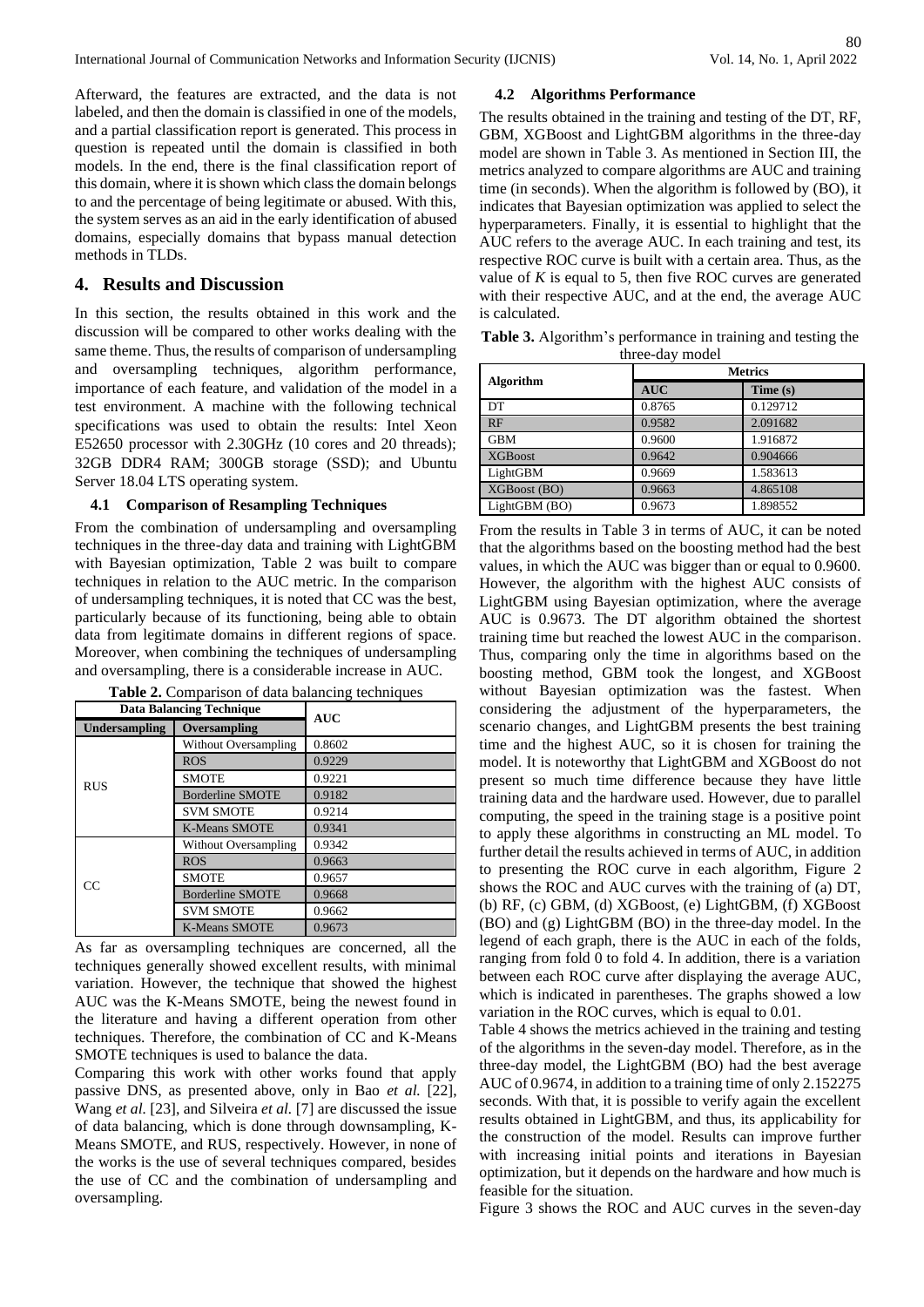model achieved in the training of (a) DT, (b) RF, (c) GBM, (d) XGBoost, (e) LightGBM, (f) XGBoost (BO) and (g) LightGBM (BO). As can be seen, the maximum variation in the ROC curves was 0.02, and with that, there is a very low variation in general. Consequently, the AUC in each fold is similar to each other.

**Table 4.** Algorithm's performance in training and testing the seven-day model

|                  | <b>Metrics</b> |          |  |
|------------------|----------------|----------|--|
| <b>Algorithm</b> | <b>AUC</b>     | Time(s)  |  |
| DT.              | 0.8748         | 0.137400 |  |
| RF               | 0.9548         | 1.896597 |  |
| <b>GBM</b>       | 0.9569         | 2.080640 |  |
| <b>XGBoost</b>   | 0.9633         | 0.921984 |  |
| LightGBM         | 0.9661         | 1.700336 |  |
| XGBoost (BO)     | 0.9647         | 4.073478 |  |
| LightGBM (BO)    | 0.9674         | 2.152275 |  |

The results obtained found that the average AUC is 0.9673 and 0.9674 for the three-day and seven-day models, respectively. When averaging, the system obtains an overall AUC of 0.96735. Compared with other works that follow the same line, Exposure [20] obtained an AUC of 0.987 using DT and cross-validation with  $K = 10$ . In the work by Lison *et al.* [21], neural networks with 12 tests were used, which had the lowest AUC of 0.976 and the highest AUC of 0.997. In Bao *et al*. [22], an AUC of 0.994 was achieved from the full use of features, in addition to using XGBoost. Finally, in Silveira *et al*. [7], XGBoost is also applied and achieved an AUC of 0.976. The works use lexical and numerical features to obtain these results [20,21,22], except for certain works [19,9,7]. Regarding the ML algorithm, none of the works uses LightGBM, using at most XGBoost [22,7] and CatBoost [23]. In summary, this work uses exclusively the combination of CC and K-Means SMOTE techniques to balance the data. In addition, LightGBM is employed to train the models and the use of exclusive passive DNS features in conjunction with columns enriched in ENTRADA, where DNS traffic is collected from an authoritative TLD server. Based on this, the work presented an overall AUC of 0.96735, corresponding to the works shown, with the addition that consists in the early identification of an abused domain in TLD, being able to monitor the newly registered domains for three and seven days after the first DNS query.

#### **4.3 Importance of Each Feature**

With the generation of the three-day model, the importance of the features for the classification of a newly registered domain was extracted, where the feature importance graph is shown in Figure 4. The three features that are pointed out as the most important are: the "nb\_days\_until\_collect", since the abused domains tend to be registered and soon after used, unlike the legitimate domains; the "min\_ttl", which abused domains use low TTL values to have more IP changes, especially for fastflux domains attacks, besides the direct influence on the "ttl\_changes" feature [20]; and finally, "avg\_res\_len", where the variation in the size of the DNS response between legitimate and abused domains can be noted.



**Figure 4.** Importance of each feature in the three-day model

About the importance of other extracted features, the "nb domain queries" is used because of the abused domains for phishing, which generally have a high number of queries in a short period [21]. The features "nb\_countries", "nb\_asns", and "frequent country" refer to location since the abused domains resolve to affected machines in different places in the world. Therefore, in the abused domains, different ASNs are defined to vary in the IP prefixes [9]. Finally, as DNS traffic is collected from an authoritative TLD server, this work compares with Kopis [9].

### **4.4 Models Validation in Test Environment**

After generating the three and seven-day models, the models were validated in a test environment. The newly registered domains were tested corresponding to the beginning of January until the end of June 2021, highlighting that the collection of the DNS traffic is until early September. These domains were classified in the models, and the confusion matrices generated from the classification of three and seven days are presented in Tables 5 and 6, respectively.

Based on each confusion matrix and calculating the TPR and FPR, in the three-day model, there was a TPR of 0.8656, corresponding to how many of the abused domains were correctly classified, and FPR of 0.3471, which designates the number of abused domains misclassified. In turn, the sevenday model had a TPR of 0.8682 and an FPR of 0.3216. In general, the system presented an interesting result in the test environment, especially when the objective was to detect the abused domains. However, the models did not do very well for the legitimate domains, which generated many FPs, probably due to oversampling in the data.

**Table 5.** Model validation confusion matrix (three-day)

|                                                               | <b>Predicted Label</b> |        |            |
|---------------------------------------------------------------|------------------------|--------|------------|
| <b>True Label</b>                                             |                        | Abused | Legitimate |
|                                                               | Abused                 | 335    | 52         |
|                                                               | Legitimate             | 9.917  | 18,657     |
| <b>Table 6.</b> Model validation confusion matrix (seven-day) |                        |        |            |

| <b>Table 0.</b> MOUCH Vanuation Comusion matrix (SCVCh-uay) |                        |        |            |
|-------------------------------------------------------------|------------------------|--------|------------|
|                                                             | <b>Predicted Label</b> |        |            |
|                                                             |                        | Abused | Legitimate |
| <b>True Label</b>                                           | Abused                 | 336    |            |
|                                                             | Legitimate             | 9.189  | 19.385     |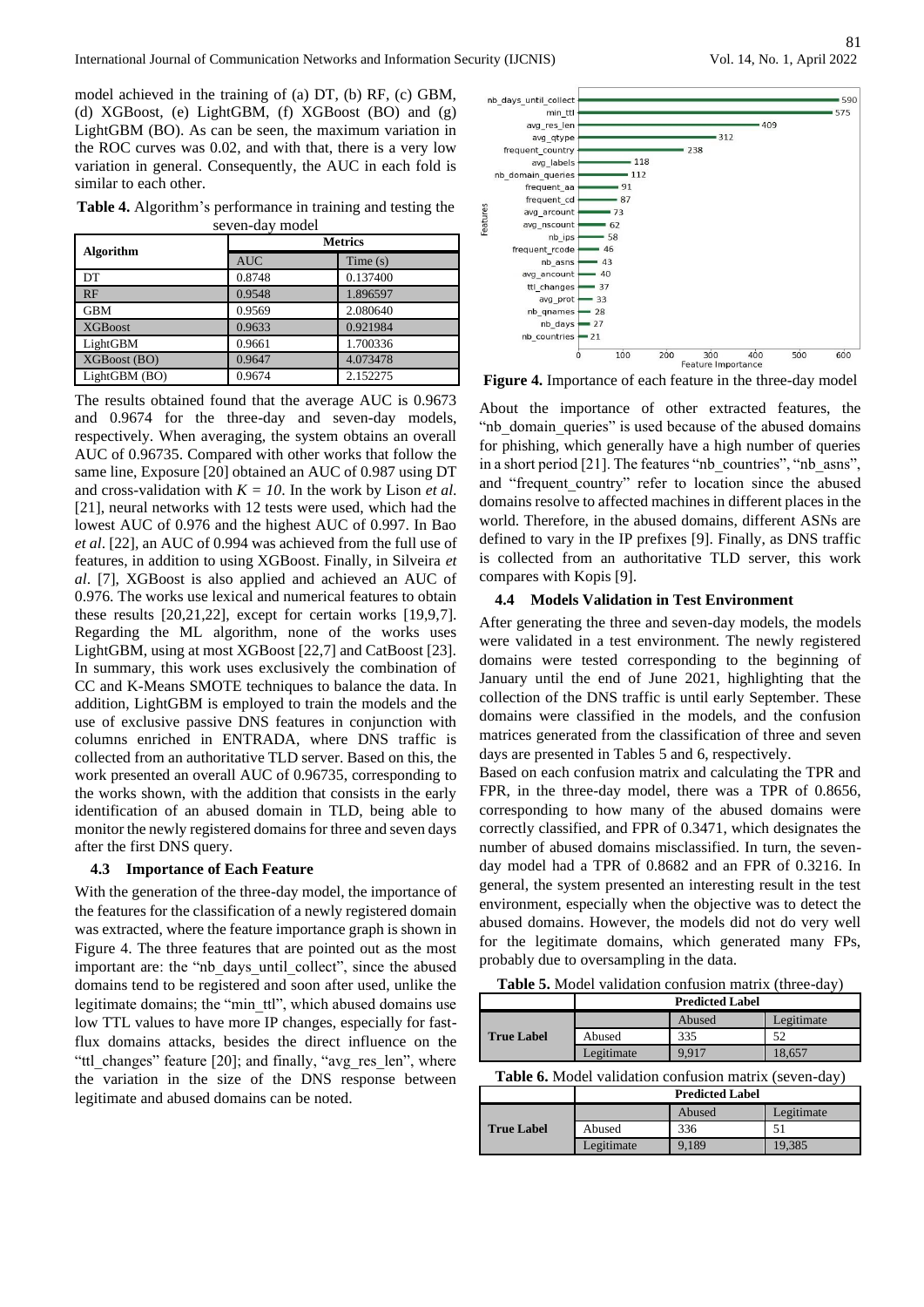

**Figure 2:** AUC of each fold using the (a) DT, (b) RF, (c) GBM, (d) XGBoost, (e) LightGBM, (f) XGBoost (BO) and (g) LightGBM (BO) in the three-day model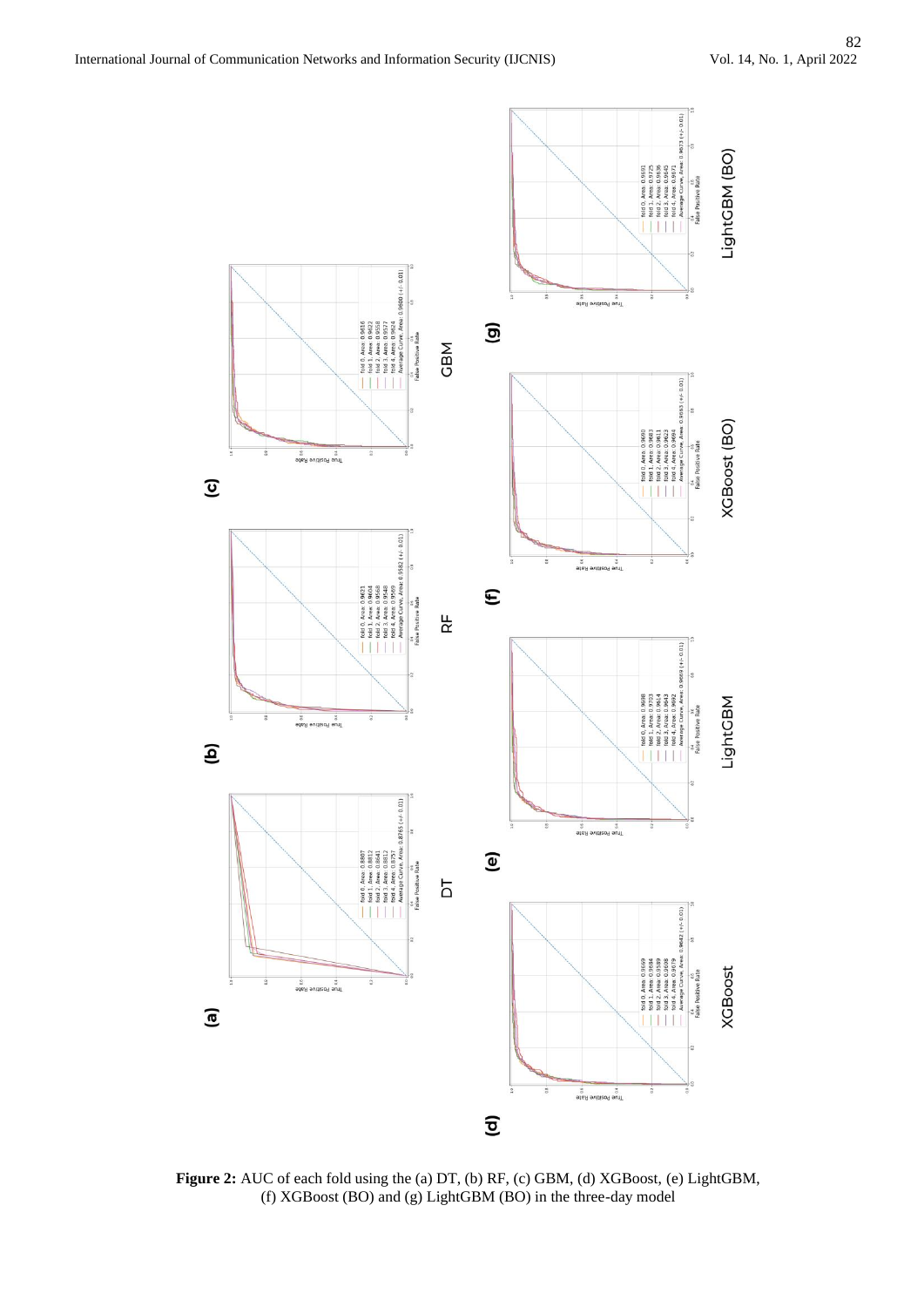

**Figure 3:** AUC of each fold using the (a) DT, (b) RF, (c) GBM, (d) XGBoost, (e) LightGBM, (f) XGBoost (BO) and (g) LightGBM (BO) in the seven-day model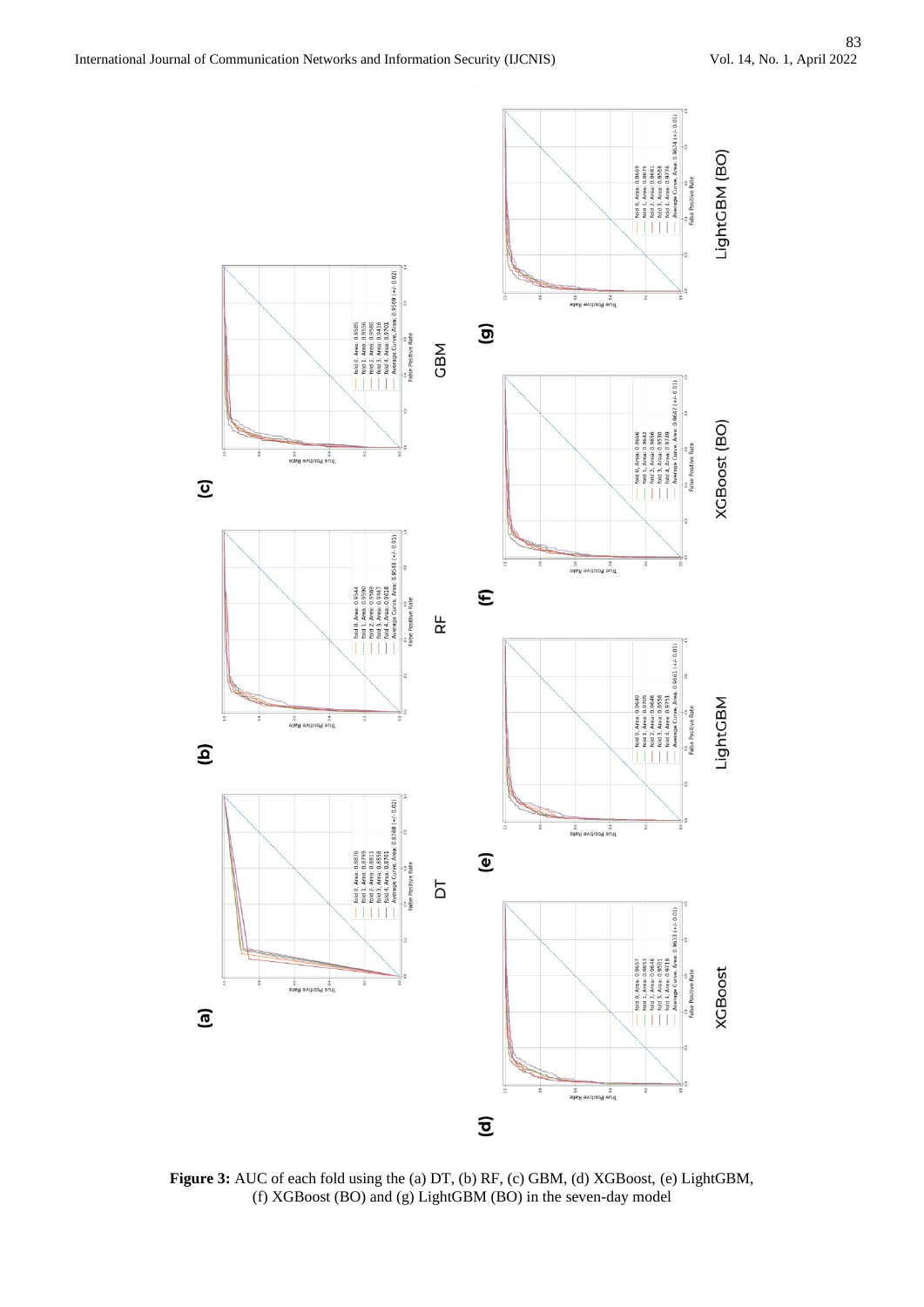# **5. Conclusions**

In this work, a system capable of performing the early identification of abused domains in TLD through passive DNS was presented, collected from an authoritative TLD server for 12 months. In the system, 20 features are used, extracted exclusively from the passive DNS and the columns generated from the data enrichment. Thus, the models monitor newly registered domains in their first three and seven days after the first DNS query, in which the behavior of these domains are verified twice. Because the data are unbalanced, CC and K-Means SMOTE techniques were applied. For the training of the models, the LightGBM algorithm was used, applying Bayesian optimization with 50 initial points and 500 iterations to select the best hyperparameters. When evaluating the models in the training and testing stage, the three-day model had an average AUC of 0.9673, and the seven-day model achieved an average AUC of 0.9674, in addition to the low training time with an average of 2 seconds. Three and sevenday models were used in a test environment, obtaining a TPR of 0.8656 and 0.8682, respectively. Therefore, it is observed that the models had good results in identifying abused domains in the tests. Finally, the importance of a TLD taking advantage of the ability to identify newly abused domains quickly is highlighted, and from there, mitigate these domains, preventing users from falling into scams or companies from suffering losses [32].

Regarding future works, there is an increase in data to reduce the amount of synthetic data generated. With that, the models probably have a better performance in the production environment, and the implementation of incremental training to the models seeking to combat the misclassifications, in which knowledge is added over time. As a way to help identify more abused domains, unsupervised learning can be used. Finally, it emphasizes the importance of monitoring newly registered domains and building models to monitor domains in the second, third and fourth week, thus analyzing their first month of life.

## **6. Acknowledgement**

The authors thanks Brazilian Network Information Center (NIC.br) for funding this research, under the Foundation for the Development of UNESP (Fundunesp) Process, number 2764/2018.

This study was financed in part by the Coordenação de Aperfeiçoamento de Pessoal de Nível Superior – Brasil (CAPES).

#### **References**

- [1] D. N. Stat, "Domain name registration's statistics," 2022, URL: [https://domainnamestat.com/statistics/overview,](https://domainnamestat.com/statistics/overview) [Online; accessed on January 23, 2022].
- [2] S. Khalid, A. Mahboob, F. Azim, A. U. Rehman, "IDHOCNET-A novel protocol stack and architecture for ad hoc networks," International Journal of Communication Networks and Information Security (IJCNIS), Vol. 7, No. 1, pp. 20, 2015.
- [3] K. R. Fall, W. R. Stevens, "TCP/IP illustrated, volume 1: the protocols," Addison-Wesley, 2011.
- [4] J. F. Kurose, K. W. Ross, "Computer Networking: A Top-Down Approach," Pearson, 2017.
- [5] L. Desmet, J. Spooren, T. Vissers, P. Janssen, W. Joosen, "Premadoma: an operational solution to prevent malicious

domain name registrations in the .eu TLD," Digital Threats: Research and Practice, Vol. 2, No. 1, pp. 1-24, 2021.

- [6] A. Kountouras, P. Kintis, C. Lever, Y. Chen, Y. Nadji, D. Dagon, M. Antonakakis, R. Joffe, "Enabling network security through active DNS datasets," International Symposium on Research in Attacks, Intrusions, and Defenses, pp. 188-208, 2016.
- [7] M. R. Silveira, L. M. Da Silva, A. M. Cansian, H. K. Kobayashi, "XGBoost applied to identify malicious domains using passive DNS," 2020 IEEE 19th International Symposium on Network Computing and Applications (NCA), pp. 1-4, 2020.
- [8] F. Weimer, "Passive DNS replication," FIRST Conference on Computer Security Incident, pp. 1-14, 2005.
- [9] M. Antonakakis, R. Perdisci, W. Lee, N. Vasiloglou, D. Dagon, "Detecting malware domains at the upper DNS hierarchy," Proceedings of the 20th USENIX Security Symposium, Vol. 11, pp. 1-16, 2011.
- [10] T. Kulikova, T. Shcherbakova, "Spam and Phishing in Q3 2021," 2021, URL: [https://securelist.com/spam-and-phishing](https://securelist.com/spam-and-phishing-in-q3-2021/104741/)[in-q3-2021/104741/,](https://securelist.com/spam-and-phishing-in-q3-2021/104741/) [Online; accessed on December 13, 2021].
- [11] Symantec, "Internet security threat report," Vol. 21, 2019, URL: [https://docs.broadcom.com/doc/istr-24-2019-en,](https://docs.broadcom.com/doc/istr-24-2019-en) [Online; accessed on August 17, 2021].
- [12] A. Fernández, S. García, M. Galar, R. C. Prati, B. Krawczyk, F. Herrera, "Learning from imbalanced data sets," Springer, 2018.
- [13] S. J. Yen, Y. S. Lee, "Cluster-based under-sampling approaches for imbalanced data distributions," Expert Systems with Applications, Vol. 36, No. 3, pp. 5718-5727, 2009.
- [14] N. V. Chawla, K. W. Bowyer, L. O. Hall, W. P. Kegelmeyer, "SMOTE: synthetic minority over-sampling technique," Journal of Artificial Intelligence Research, Vol. 16, pp. 321- 357, 2002.
- [15] H. Han, W. Y. Wang, B. H. Mao, "Borderline-SMOTE: a new over-sampling method in imbalanced data sets learning," International Conference on Intelligent Computing, pp. 878- 887, 2005.
- [16] H. M. Nguyen, E. W. Cooper, K. Kamei, "Borderline oversampling for imbalanced data classification," International Journal of Knowledge Engineering and Soft Data Paradigms, Vol. 3, No. 1, pp. 4-21, 2011.
- [17] G. Douzas, F. Bacao, F. Last, "Improving imbalanced learning through a heuristic oversampling method based on k-means and SMOTE," Information Sciences, Vol. 465, pp. 1-20, 2018.
- [18] M. Wullink, G. C. M. Moura, M. Müller, C. Hesselman, "ENTRADA: A high-performance network traffic data streaming warehouse," NOMS 2016-2016 IEEE/IFIP Network Operations and Management Symposium, pp. 913-918, 2016.
- [19] M. Antonakakis, R. Perdisci, D. Dagon, W. Lee, N. Feamster, "Building a dynamic reputation system for DNS," Proceedings of the 19th USENIX Security Symposium, pp. 273-290, 2010.
- [20] L. Bilge, E. Kirda, C. Kruegel, M. Balduzzi, "EXPOSURE: finding malicious domains using passive DNS analysis," Ndss, pp. 1-17, 2011.
- [21] P. Lison , V. Mavroeidis, "Neural reputation models learned from passive DNS data," 2017 IEEE International Conference on Big Data (Big Data), pp. 3662-3671, 2017.
- [22] Z. Bao, W. Wang, Y. Lan, "Using passive DNS to detect malicious domain name," Proceedings of the 3rd International Conference on Vision, Image and Signal Processing, pp. 1-8, 2019.
- [23] Q. Wang, L. Li, B. Jiang, Z. Lu, J. Liu, S. Jian, "Malicious domain detection based on k-means and SMOTE," International Conference on Computational Science, pp. 468- 481, 2020.
- [24] L. Watkins, S. Beck, J. Zook, A. Buczak, J. Chavis, W. H. Robinson, J. A. Morales, S. Mishra, "Using semi-supervised machine learning to address the big data problem in DNS networks," 2017 IEEE 7th Annual Computing and